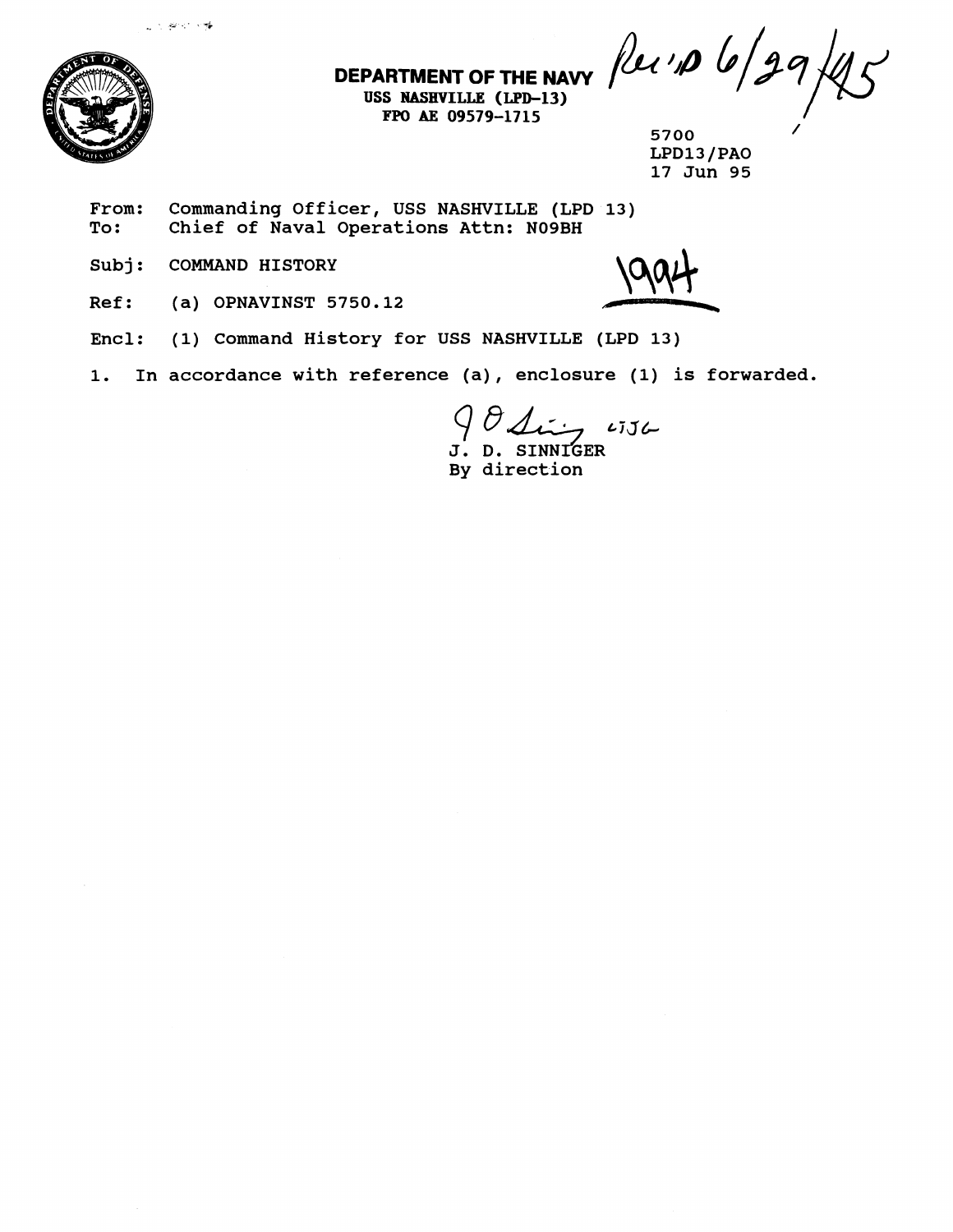### **USS NASHVILLE (LPD-13) COMMAND HISTORY**

 $\langle f \rangle$  ,  $\langle \cdot \rangle$ 

**1994** 

 $\bar{\mathbf{x}}$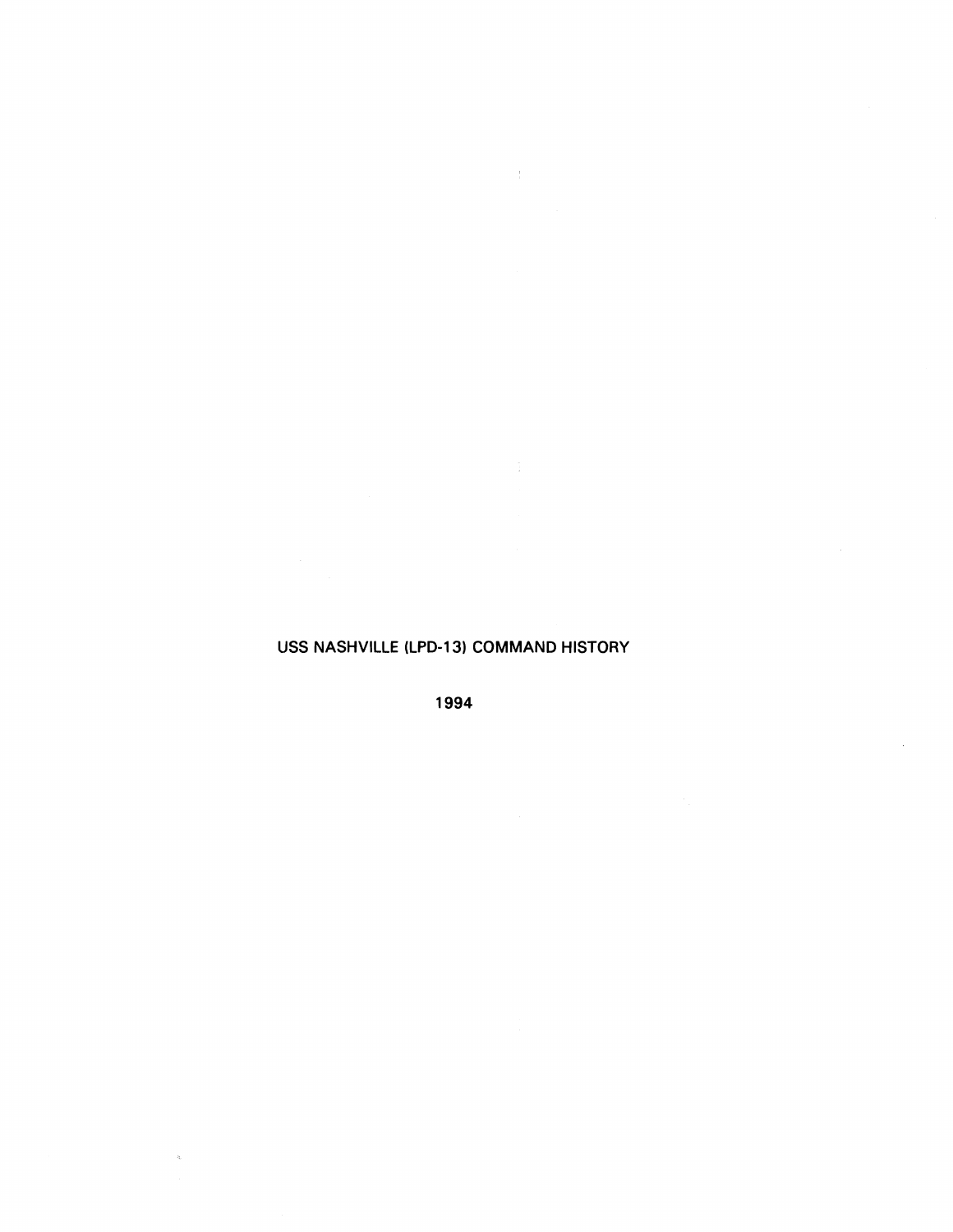### **CONTENTS OF USS NASHVILLE (LPD-13) 1994 COMMAND HISTORY**

- **1. Command Composition and Organization**
- **2. Ship's Mission**
- **3. Chronology of Significant events for 1994**
- **4. Narrative Report and Items of Interest**
- **5. Supporting Documentation:** 
	- **a. Photo of the USS NASHVILLE (LPD-13)**
	- **b. Welcome Aboard Pamphlet**
	- **c. News Releases, Supporting Messages and Information**

 $\ddot{\phantom{a}}$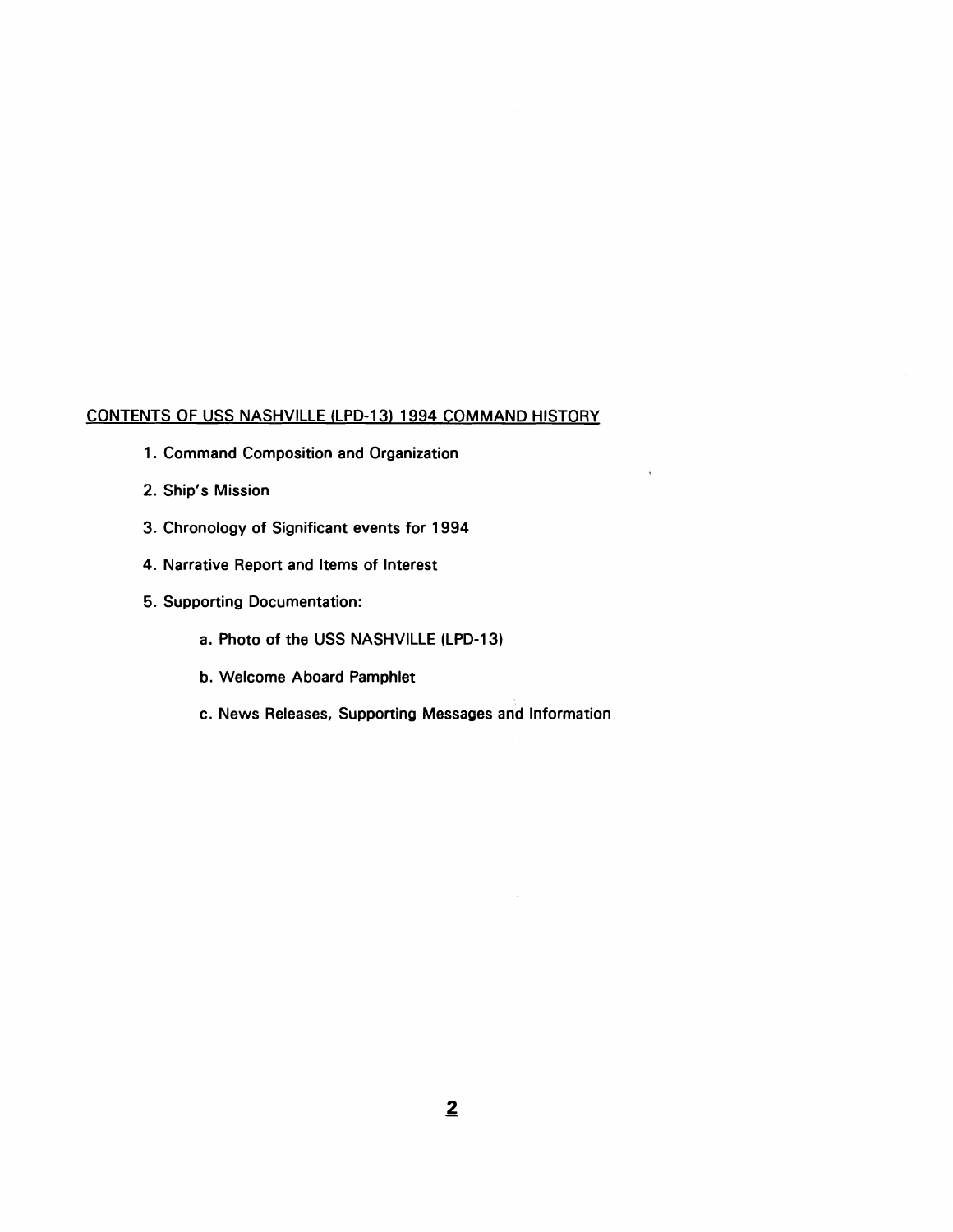### COMMAND COMPOSITION AND ORGANIZATION





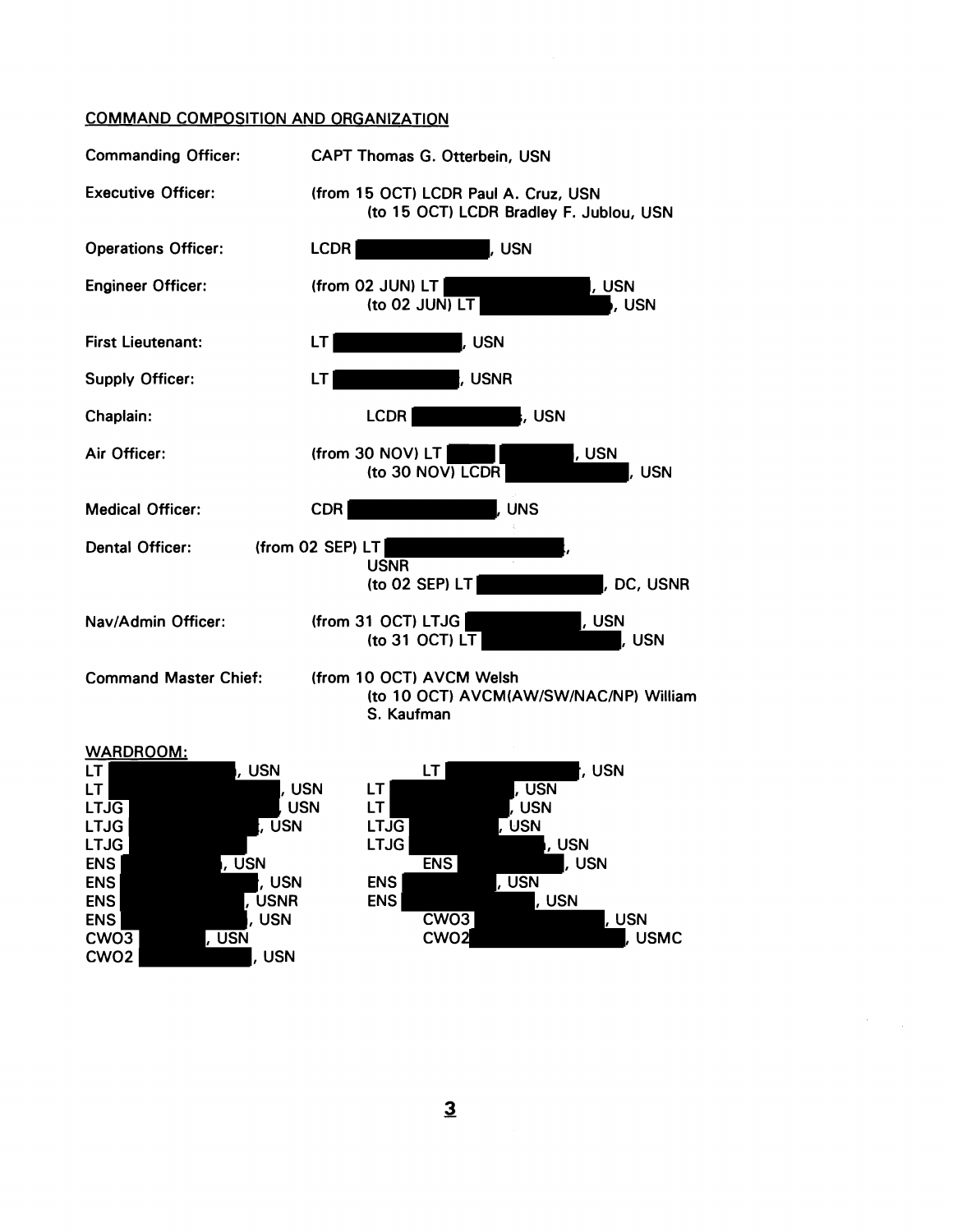## **SENIOR COMMANDS:**

**COMPHIBGRU TWO: RADM Leonard F. Picotte, USN** 

**COMPHIBRON EIGHT: CAPT Guy E. Myslivy, USN** 

**USS NASHVILLE (LPD-13) Homeport: Norfolk Naval Base, Norfolk, VA** 

 $\mathbb{C}$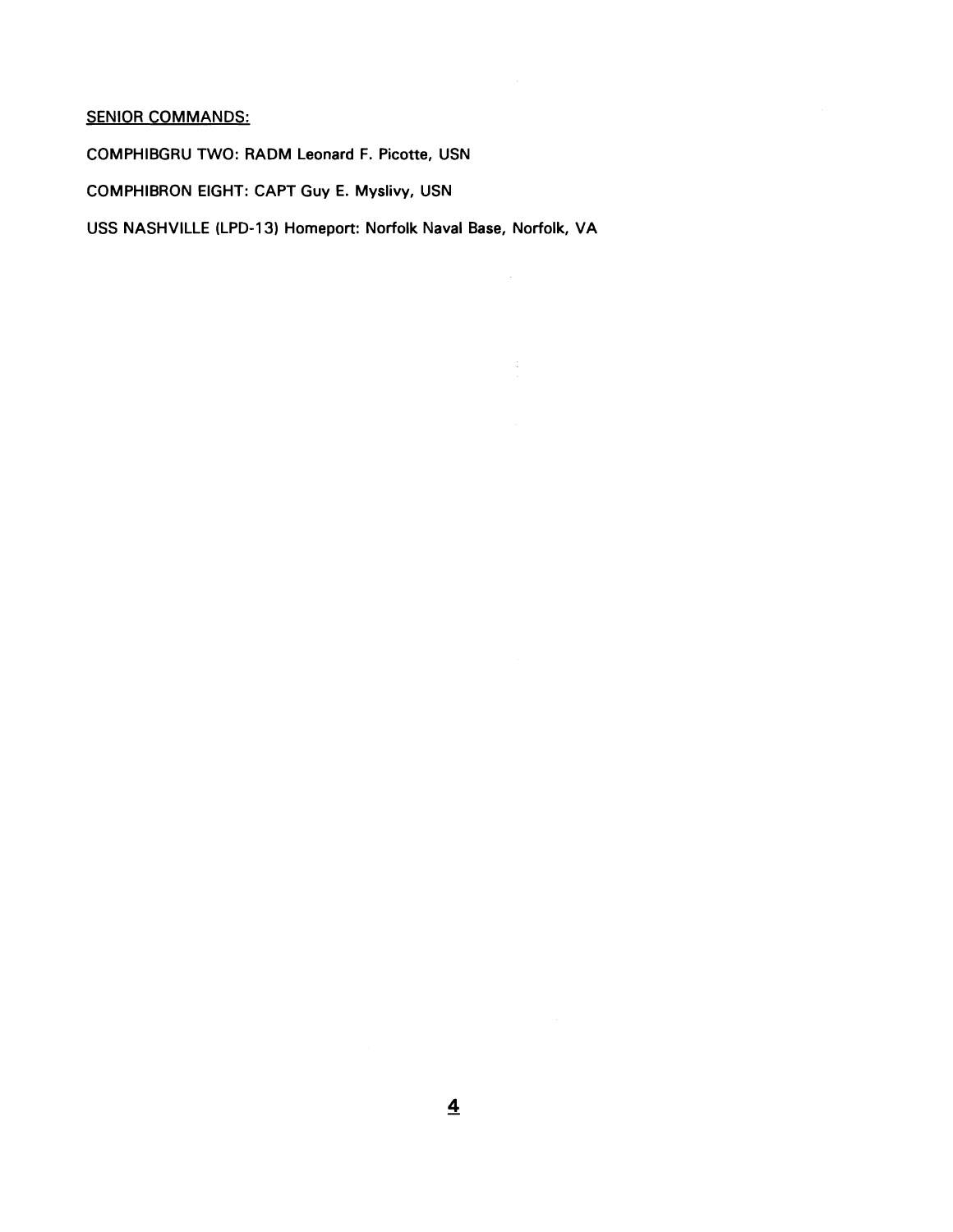### SHIP'S MISSION

USS NASHVILLE (LPD-131, an Amphibious Transport Dock, is the thirteenth ship of her class. She combines the capabilities of the Amphibious Dock Landing Ship (LSD) and the Helicopter Assault Ship (LPH) into one unit. NASHVILLE'S primary mission is to transport a landing force, utilizing helicopter and amphibious craft, for the initial assault and provide support for an extended period of time. NASHVILLE can embark up to 850 Navy and Marine Corps officers and enlisted personnel and all the equipment required for sustained Marine Amphibious Assault at the objective area. As a Flag Configured ship, NASHVILLE has the capabilities to act as primary command and control ship allowing an embarked Amphibious Squadron or Group Commander to coordinate and control all air, sea and ground force assets whose support is necessary to ensure the success of an amphibious operation.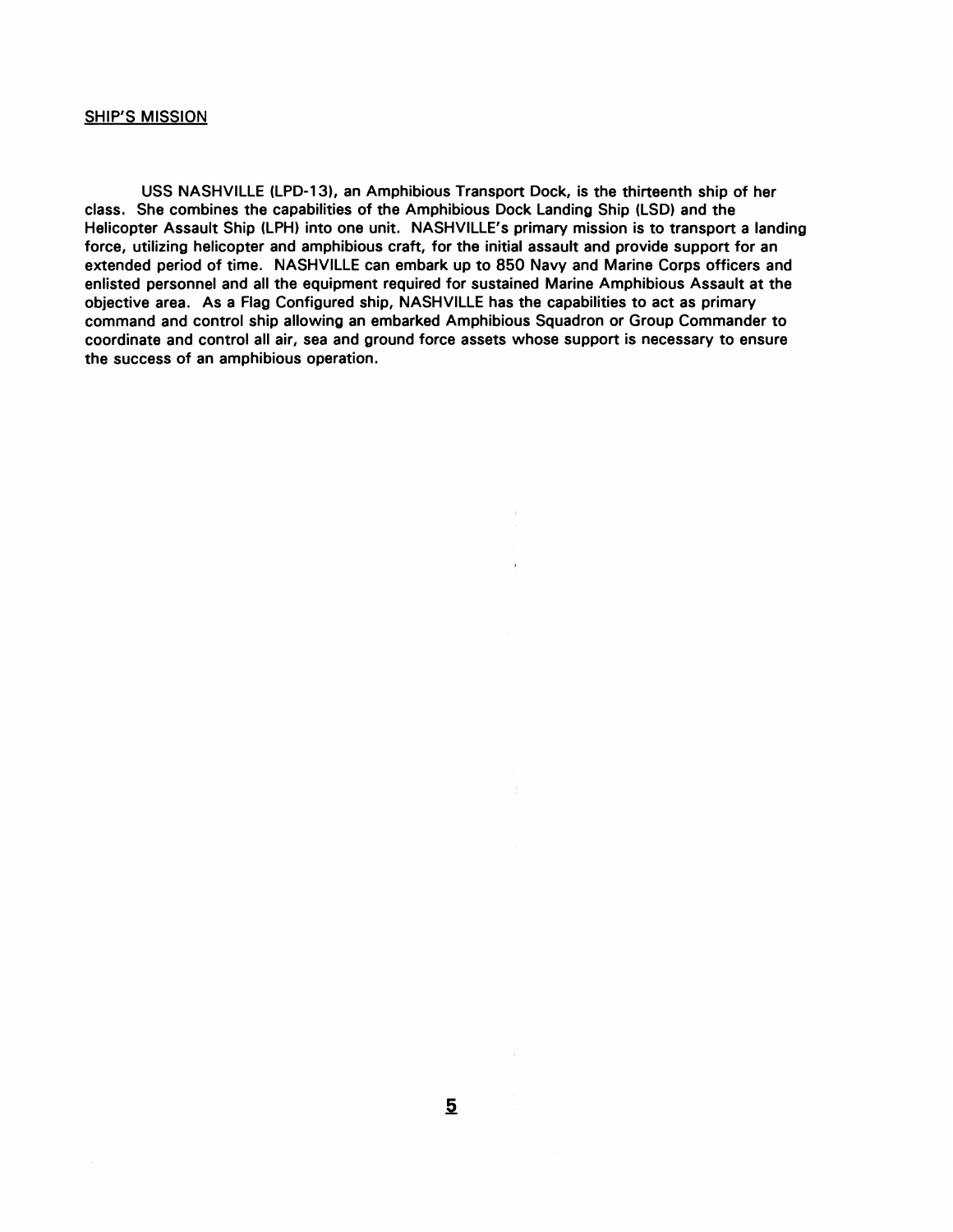# CHRONOLOGY OF SIGNIFICANT EVENTS FOR 1994

| <b>DATE</b>                  | <b>SIGNIFICANT EVENTS</b>                                     |
|------------------------------|---------------------------------------------------------------|
| 01 JAN                       | INPORT METRO MACHINE CORPORATION, NORFOLK,<br><b>VIRGINIA</b> |
| <b>18 JAN</b>                | <b>COMMENCED ISIC SAFE TO LIGHT EXAMINATION</b>               |
| 19 JAN                       | <b>COMPLETED ISIC SAFE TO LIGHT EXAMINATION</b>               |
| 20 JAN                       | UNDERWAY - DEPARTED METRO MACHINE ENROUTE                     |
|                              | VACAPES OPAREA TO CONDUCT POST PMA SEA                        |
|                              | <b>TRIALS SEA TRIALS.</b>                                     |
| 21 JAN                       | <b>INPORT - NORFOLK OPERATING BASE</b>                        |
|                              | COMMENCED POST PMA IMAV WITH SIMA NORFOLK                     |
| <b>11 FEB</b>                | <b>COMPLETED IMAV WITH SIMA NORFOLK</b>                       |
| <b>14 FEB</b>                | <b>COMMENCED CART II</b>                                      |
| <b>18 FEB</b>                | <b>COMPLETED CART II</b>                                      |
|                              |                                                               |
| <b>28 FEB</b>                | UNDERWAY - ENROUTE VACAPES OPAREA TO CONDUCT                  |
|                              | TSTA I: ETG.                                                  |
| 02 MAR                       | INPORT - NORFOLK. CONTINUED TSTA I: ETG.                      |
| <b>07 MAR</b>                | <b>TRANSIT - ENROUTE NAVAL WEAPONS STATION</b>                |
|                              | <b>YORKTOWN</b>                                               |
|                              | 07 MAR - 11 MAR INPORT - YORKTOWN FOR AMMO ONLOAD             |
| <b>11 MAR</b>                | <b>TRANSIT - NORFOLK</b>                                      |
| 14 MAR -17 MAR               | TSTA I: CSTG, LIMITED TEAM TRAINER                            |
| <b>17 MAR</b>                | UNDERWAY - GUANTANAMO BAY, CUBA FOR REFRESHER                 |
|                              | <b>TRAINING</b>                                               |
| <b>21 MAR</b>                | <b>INPORT - GUANTANAMO BAY, CUBA</b>                          |
| 21 MAR - 08 APR              | <b>TSTA I: REFTRA</b>                                         |
| <b>08 APR</b>                | <b>TRANSIT - NASSAU, BAHAMAS</b>                              |
| 10 APR - 13 APR              | PORT VISIT NASSAU, BAHAMAS                                    |
| <b>13 APR</b>                | <b>TRANSIT - NORFOLK</b>                                      |
| <b>16 APR</b>                | <b>INPORT - NAVAL STATION NORFOLK</b>                         |
| 18 APR - 29 APR              | <b>TSTA I: CTSG</b>                                           |
| <b>02 MAY</b>                | UNDERWAY - NORFOLK FOR TSTA 2: ETG.                           |
|                              | ANTICIPATED RETURN SKED FOR 06 MAY                            |
| 02 MAY - 06 MAY TSTA 2: ETG  |                                                               |
| <b>03 MAY</b>                | <b>INPORT - NORFOLK EARLY DUE TO ENGINEERING</b>              |
|                              | <b>CASUALTY. CONTINUED TSTA 2: ETG</b>                        |
| <b>16 MAY</b>                | UNDERWAY - ENROUTE FOR VACAPES OPAREA.                        |
| 16 MAY - 20 MAY TSTA 2: CSTG |                                                               |
| <b>20 MAY</b>                | <b>INPORT - NORFOLK</b>                                       |
| <b>01 JUN</b>                | UNDERWAY - ENROUTE BOSTON, MA                                 |
| <b>03 JUN</b>                | INPORT - CHARLESTOWN NATIONAL HISTORICAL                      |
|                              | PARK, BOSTON.                                                 |
| 03-07 JUN                    | PORT VISIT BOSTON ISO D-DAY COMMEMORATIONS                    |
| 07 JUN                       | <b>EMBARKED SOSMRC.</b>                                       |
|                              | UNDERWAY- ENROUTE TO NORFOLK.                                 |
| <b>10 JUN</b>                | <b>INPORT - NORFOLK</b>                                       |
| <b>13 JUN</b>                | UNDERWAY - ENROUTE VACAPES OPAREA FOR TSTA 3:                 |
|                              | ERAT.                                                         |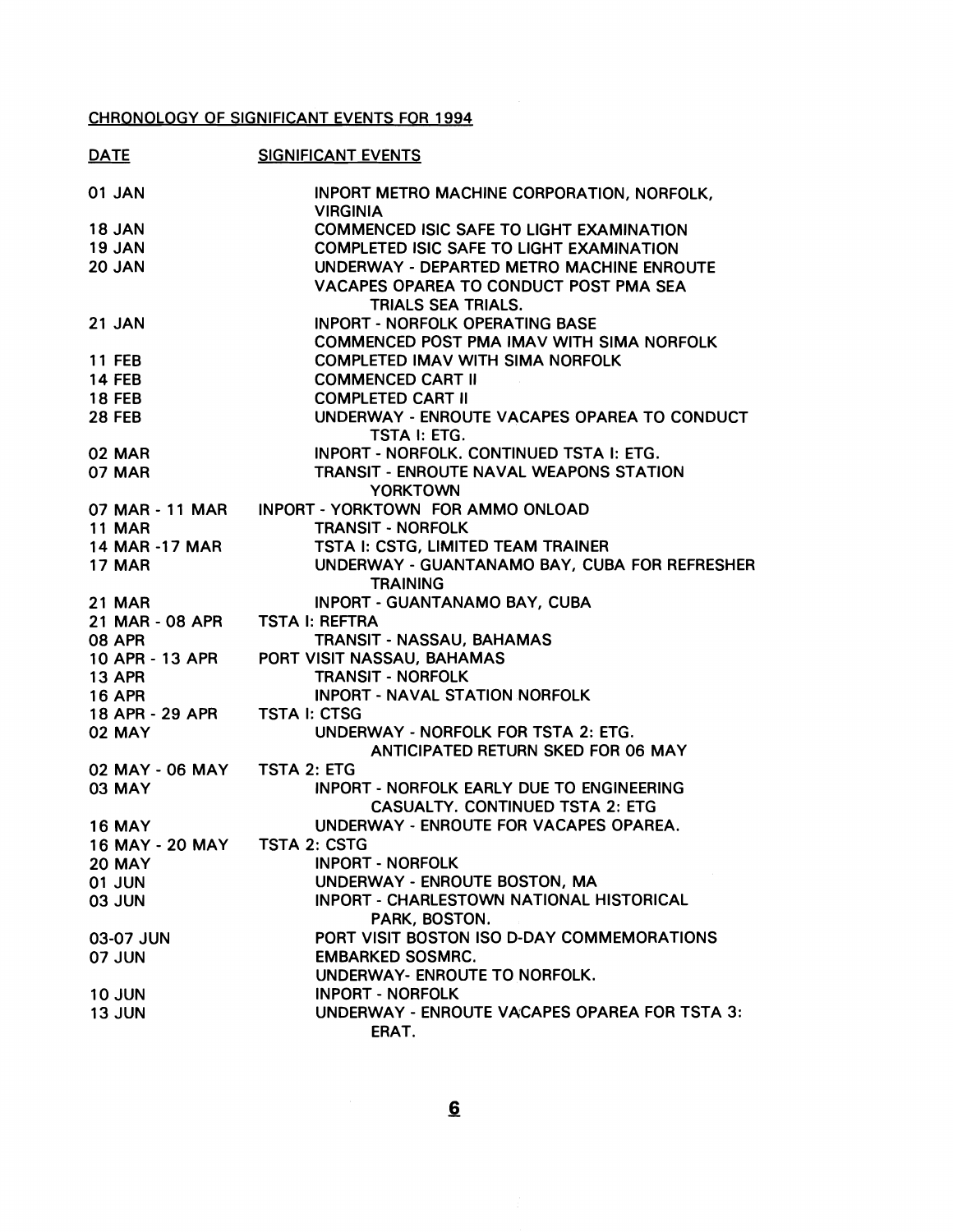| 13 JUN - 17 JUN        | TSTA 3: ERAT.                                         |
|------------------------|-------------------------------------------------------|
| <b>17 JUN</b>          | <b>INPORT - NORFOLK.</b>                              |
| <b>20 JUN - 11 JUL</b> | <b>IMA WITH SIMA NORFOLK</b>                          |
| <b>18 JUL</b>          | UNDERWAY FROM NORFOLK                                 |
| <b>22 JUL</b>          | <b>RETURNED TO NORFOLK</b>                            |
| <b>25 JUL</b>          | UNDERWAY - ENROUTE TO LYNNHAVEN ANCHORAGE LA-7        |
|                        | 25 JUL - 29 JUL TSTA 4: AMPHIBIOUS REFRESHER TRAINING |
| <b>29 JUL</b>          | <b>INPORT - NORFOLK</b>                               |
| <b>11 AUG</b>          | UNDERWAY - TO MOREHEAD CITY, NC.                      |
| <b>12 AUG</b>          | INPORT - MOREHEAD CITY FOR TROOP ONLOAD.              |
|                        | UNDERWAY - FOR GUANTANAMO BAY.                        |
|                        |                                                       |
| <b>14 AUG</b>          | TURN OVER WITH INCHON ARG.                            |
| <b>16 AUG</b>          | CHOP TO CTG 125.2 - COMCRUDESGRU 12                   |
|                        | DEPLOYED TO HAITIAN JOINT OPERATING AREA              |
|                        | IN SUPPORT OF OPERATION SUPPORT                       |
|                        | DEMOCRACY.                                            |
| <b>17 AUG</b>          | INPORT - GUANTANAMO BAY, CUBA                         |
| 20 AUG                 | UNDERWAY - CONDUCTED AMPHIB OPS IN HAITIAN            |
|                        | <b>AOL</b>                                            |
| <b>14 SEP</b>          | <b>INPORT - GUANTANAMO BAY FOR TECHNICAL</b>          |
|                        | ASSISTANCE ON BOAT AND AIRCRAFT CRANE.                |
|                        | CHOP TO CTG 185.2 - COMCRUDESGRU 12                   |
| <b>16 SEP</b>          | UNDERWAY - CONDUCTED AMPHIB OPS IN HAITIAN            |
|                        | JOA.                                                  |
| <b>28 SEP</b>          | <b>INPORT - GUANTANAMO BAY FOR PACK/MAIL/CARGO</b>    |
|                        | ONLOAD.                                               |
|                        |                                                       |
| <b>29 SEP</b>          | UNDERWAY - TO CAP HAITIEN TO DELIVER P/M/C TO         |
|                        | ARG.                                                  |
| <b>04 OCT</b>          | INPORT NAVAL STATION ROOSEVELT ROADS, PR FOR          |
|                        | <b>VEHICLE AND EQUIPMENT WASHDOWN AND</b>             |
|                        | <b>AGRICULTURE INSPECTION.</b>                        |
| <b>09 OCT</b>          | UNDERWAY - RETURNED TO CAP HAITIEN STATION            |
| <b>17 OCT</b>          | DEPARTED CAP HAITIEN STATION. CHOP TO CTG             |
|                        | 24.7 - COMCRUDESGRU 12. TRANSIT                       |
|                        | <b>MOREHEAD CITY.</b>                                 |
| <b>19 OCT</b>          | <b>INPORT MOREHEAD CITY FOR TROOP OFFLOAD</b>         |
|                        | UNDERWAY - ENROUTE TO NORFOLK                         |
| <b>20 OCT</b>          | <b>INPORT - NORFOLK</b>                               |
|                        | CHOP TO CTU 040.4.6 - COMPHIBGRU 2                    |
| <b>15 NOV</b>          | UNDERWAY - ENROUTE VACAPES OPAREA                     |
| <b>15 NOV - 18 NOV</b> | <b>ETG</b>                                            |
| <b>18 NOV</b>          | <b>INPORT -NORFOLK</b>                                |
|                        | UNDERWAY - ENROUTE TO ONSLOW BAY, NC                  |
| <b>28 NOV</b>          |                                                       |
| <b>28 NOV - 05 DEC</b> | <b>TCAT 95 -1</b>                                     |
| 06 DEC                 | INPORT - MOREHEAD CITY FOR TROOP ONLOAD.              |
|                        | CHOP TO CTG 055.2 - COMPHIBRON EIGHT                  |
|                        | UNDERWAY - ENROUTE TO ONSLOW BAY.                     |
| 06 DEC - 16 DEC        | <b>JTF 95-II EXERCISE</b>                             |
| <b>14 DEC</b>          | OFFLOADED TROOPS OVER BEACH AT ONSLOW BAY             |
| <b>15 DEC</b>          | <b>INPORT - NORFOLK</b>                               |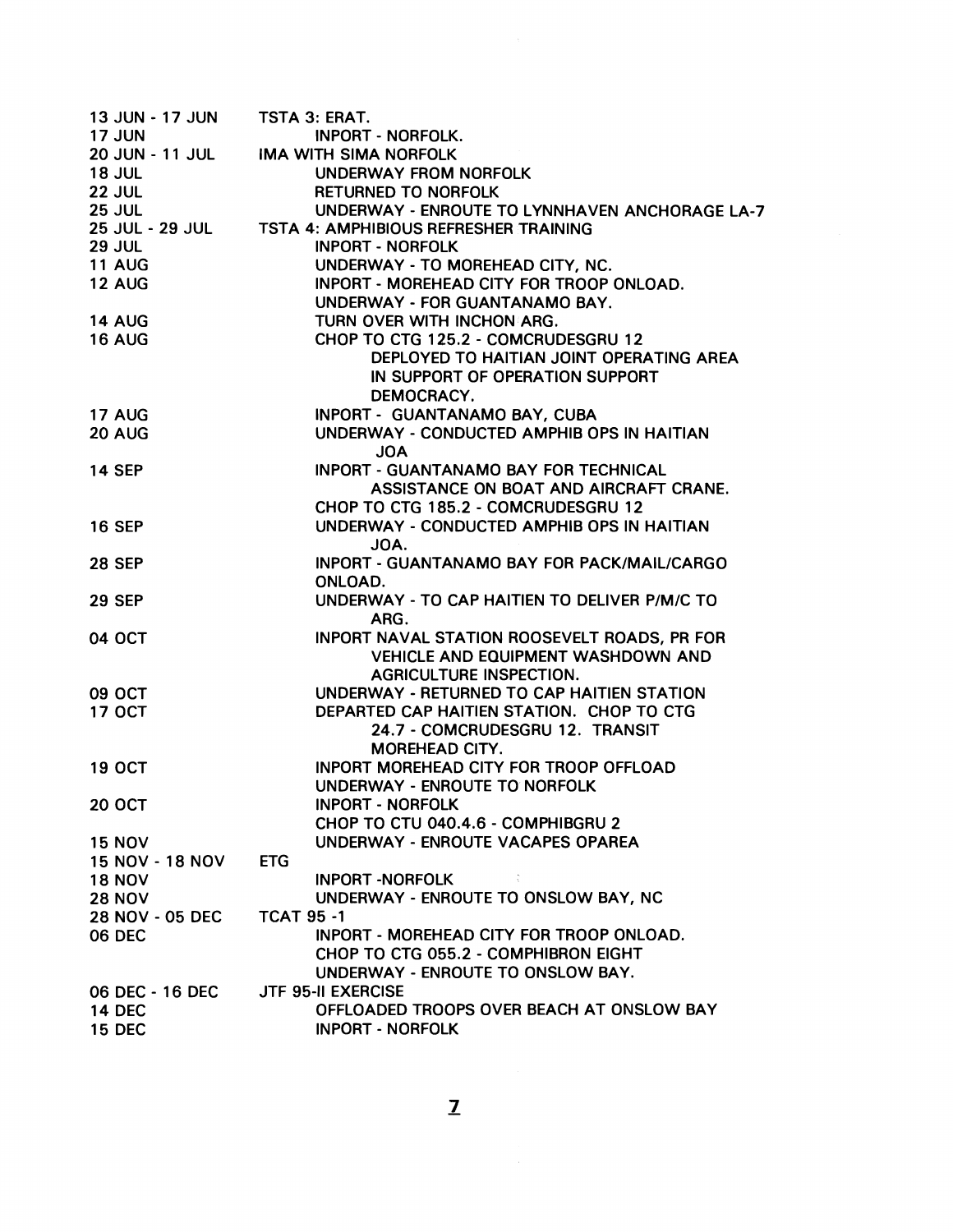|         | CHOP TO CTG 22.4 - COMPHIBRON EIGHT |
|---------|-------------------------------------|
| 16 DEC  | <b>COMMENCE HOLIDAY STANDDOWN</b>   |
|         | <b>CREW'S CHRISTMAS PARTY</b>       |
| 17 DEC. | <b>CREW'S CHRISTMAS PARTY</b>       |
|         |                                     |

 $\label{eq:2.1} \begin{split} \mathcal{L}_{\text{max}}(\mathcal{L}_{\text{max}}) = \mathcal{L}_{\text{max}}(\mathcal{L}_{\text{max}}) \,,\\ \mathcal{L}_{\text{max}}(\mathcal{L}_{\text{max}}) = \mathcal{L}_{\text{max}}(\mathcal{L}_{\text{max}}) \,,\\ \mathcal{L}_{\text{max}}(\mathcal{L}_{\text{max}}) = \mathcal{L}_{\text{max}}(\mathcal{L}_{\text{max}}) \,,\\ \mathcal{L}_{\text{max}}(\mathcal{L}_{\text{max}}) = \mathcal{L}_{\text{max}}(\mathcal{L}_{\text{max}}) \,,\\ \mathcal{L}_{$ 

 $\label{eq:2.1} \frac{1}{\left\| \left( \frac{1}{\sqrt{2}} \right)^2 \right\|_{\mathcal{H}^1}^2} \leq \frac{1}{\sqrt{2}} \sum_{i=1}^n \frac{1}{\left( \frac{1}{\sqrt{2}} \right)^2} \sum_{i=1}^n \frac{1}{\left( \frac{1}{\sqrt{2}} \right)^2} \sum_{i=1}^n \frac{1}{\sqrt{2}} \sum_{i=1}^n \frac{1}{\sqrt{2}} \sum_{i=1}^n \frac{1}{\sqrt{2}} \sum_{i=1}^n \frac{1}{\sqrt{2}} \sum_{i=1}^n \frac{1}{\$ 

 $\label{eq:2.1} \begin{array}{l} \mathcal{A}(\mathcal{A})=\mathcal{A}(\mathcal{A})\end{array}$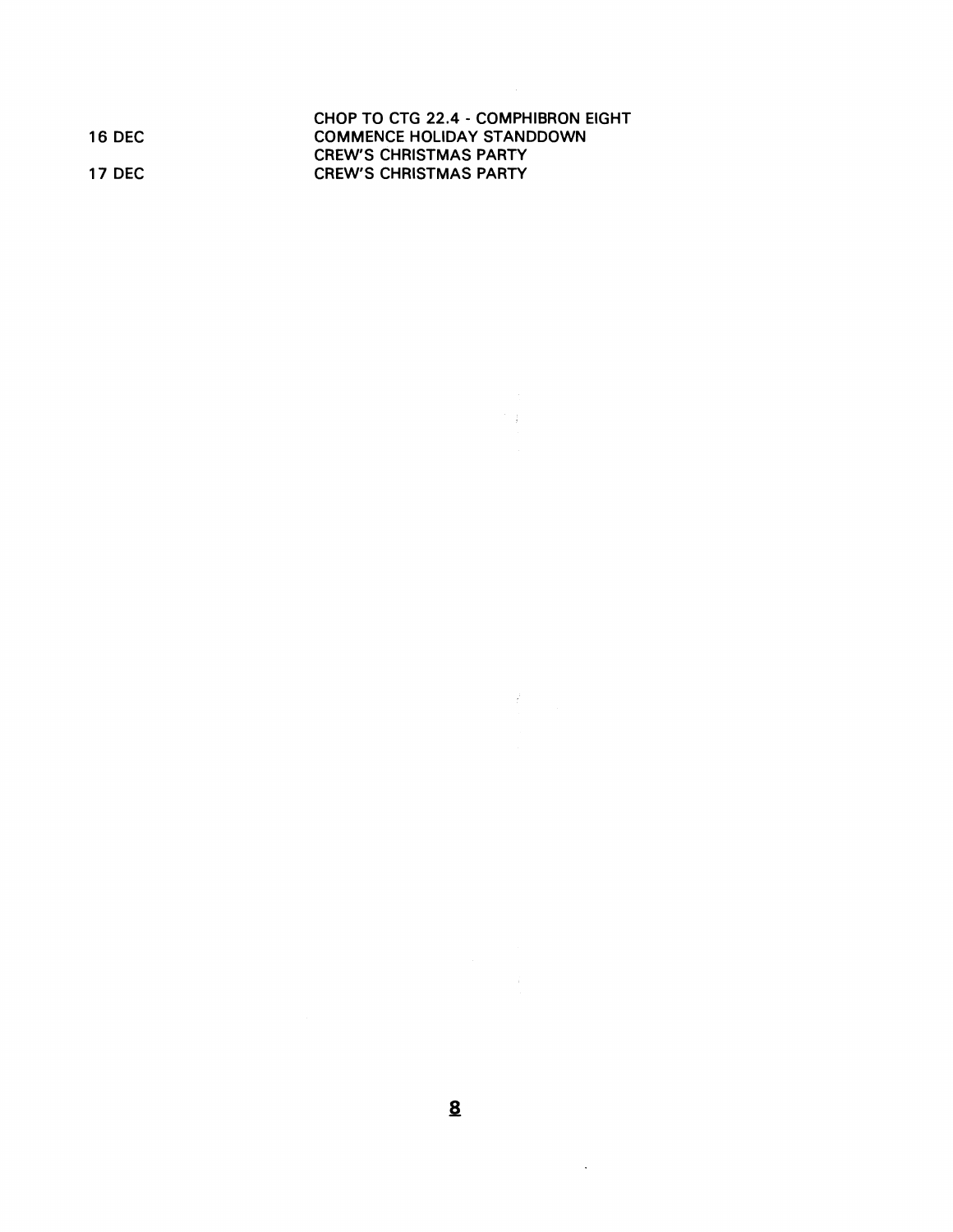#### NARRATIVE OF EVENTS

1. The year began with NASHVILLE in the yards at Metro Machine Corporation, Norfolk, VA, in the middle of a well-deserved holiday and stand down period. After successfully completing an lSlC Safe-to-Light Examination at the end of the shipyard period, NASHVILLE pulled out for sea trials on 20 Jan 1994. She pulled into NOB the next day for the start of a post-PMA IMAV.

2. The IMAV lasted until 11 Feb. On 14 Feb 94, a contingent from Amphibious Group Two began the extensive CART II training inspection. NASHVILLE passed with flying colors. NASHVILLE had been planning to conduct a weapons onload at Naval Weapons Station Yorktown during February however schedule changes forced that visit to be delayed until March. On the last day of February, NASHVILLE set sail to begin preparing for OPPE by conducting TSTA I training, assisted by the Engineering Training Group (ETG).

3. NASHVILLE returned to Norfolk and continued TSTA I training pierside. On the 7th of March, the ship made the short voyage to Naval Weapons Station Yorktown for a quick and smooth weapons onload. For the return voyage to Norfolk, the crew was joined by their family members for a thoroughly enjoyed Family Cruise. The next week was spent inport Norfolk continuing with TSTA I. This section was focused on the Combat Systems Training Group (CSTG). Then, on 17 March, NASHVILLE got underway and headed to Guantanamo Bay, Cuba for Refresher Training. The purpose of this training was to refresh the crew in the basics of Engineering Casualties, Damage Control, and fighting the ship by utilizing its combat suite.

4. REFTRA really pushed the crew and by the completion of this training period, the new crew members were now fully confident that they could handle all the challenges that the sea and enemy could produce. When the training was finished, the crew was ready for some well deserved rest. Three days spent inport at Nassau, Bahamas proved to be just what was needed. This was not all rest time though. While inport, the ship hosted over 1000 visitors and provided them with tours of the ship and its capabilities. On 16 April, NASHVILLE returned home to Norfolk. 18 to 29 April was spent completing TSTA I phase by running multiple combat systems drills that integrated many different elements.

5. More engineering training was scheduled for an underway period of 02 to 06 May however this training was cut short. A minor casualty in one of the main machinery rooms caused the ship to return early in order to avoid any serious damage. TSTA 2 training was still continued pierside. The TSTA 2 phase continued during the underway period of 16 - 20 May. More CSTG exercises were run and the crew's expertise increasingly improved.

6. The start of June marked the commencement of NASHVILLE'S largest public affairs extravaganza of the year. From 03 to 07 June, the crew helped the National Park Service commemorate the 50th anniversary of D-Day during a port visit to Boston, Massachusetts. While moored across from the oldest commissioned warship in the world, USS CONSTITUTION, NASHVILLE'S crew participated in a variety of events including a wreath-laying ceremony with D-Day veterans. During the port visit, NASHVILLE hosted almost 2,500 friendly guests. On the return trip to Norfolk, the ship hosted members of SOSMRC who are prospective commanding officers of other ships coming out to experience command at sea. From 13 to 17 June, an ERAT team embarked to assist the Engineering Department through TSTA 3. With her return to Norfolk, NASHVILLE commenced an IMA period with SlMA Norfolk.

7. The month of July started with NASHVILLE completing an IMA inport Norfolk. Upon completion

 $\overline{\mathbf{a}}$